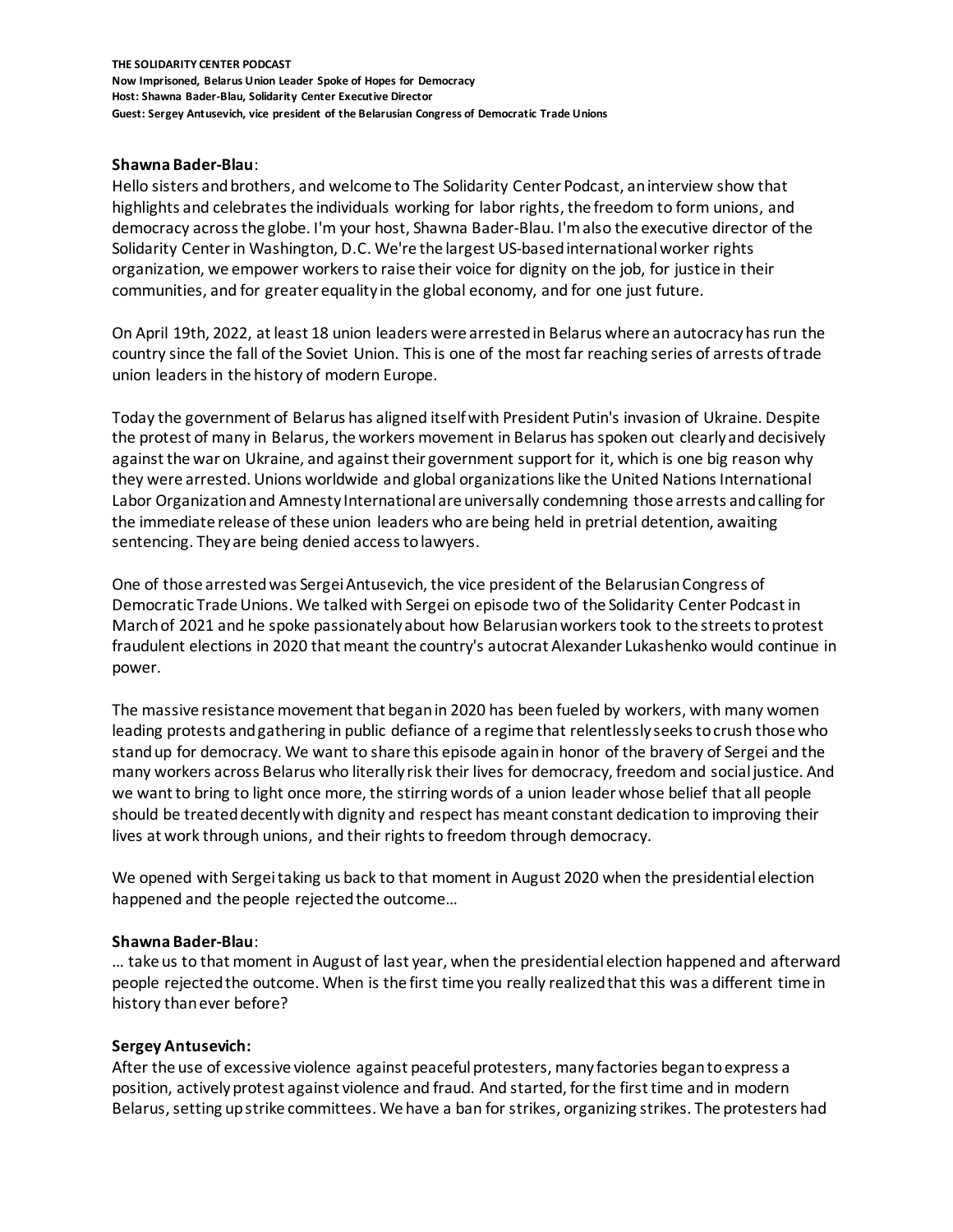demands: resignation of Lukeshenko and his clique, and [an end to] violence and repression, and holding fair elections. At the same time, as the goal of our organization, the KDP, the workers and employees began to quit the state trade unions. And try to create independent trade unions.

The protestors gave rise to numerous civil society initiatives and NGOs. New organizations from a period where they have never existed, particularly in healthcare institutions and educational establishments. We met many times. There's people, doctors, teachers, students. It's incredible. Really. I don't have this feeling before.

# **Shawna Bader-Blau**:

So across sectors, blue-collar workers in factories and in other blue-collar industries. White-collar workers, from teachers to people in hospitals and universities across the whole variety of types of employment. In Belarus, we have independent worker committees forming and people joining independent unions. It really feels like the workers movement is deeply at the heart of the democracy movement in Belarus. And I wonder if you could tell me why that is. Where does that come from, that spirit of organizing and worker collective power and engagement?

## **Sergey Antusevich:**

I'll try to explain our legislation system and repression regime: repression of all freedoms, freedom of assembly, freedom of association. And, Belarus is on the black list, the short list every year in the ILO international labor committee conference. I think this year, another trigger for changing the regime was the attitude of Lukeshenko toward the COVID-19 problem. At first he denied the existence at all of the epidemic. Then he began inventing his own version of the pandemic and its treatment. And each time trying to conceal the real statistics and extent of the disease. This disdainful attitude toward the people also played a very important role in escalating the protesting. Of course, finally Lukeshenko came to the election having imprisoned practically all his real opponents. Sviatlana Tsikhanouskaya, who went to the polls instead of her husband, Sergei Tikhanovsky, who was imprisoned by Lukeshenko has personified the fight for fair election only. There was only one point in her program. It's the main problem of our life: Hold a fair election in the country after the victory within six months.

#### **Shawna Bader-Blau**:

And she represents, as we understand it, a large number of women leaders in the country of Belarus across civil society and the emerging activist class. Can you tell us a little bit more about the role of young women and women leaders in this movement?

# **Sergey Antusevich:**

Women began the protest after brutal violence, after August 10 and 11, when a lot of people were beaten, a lot of people were detained. A lot of people jailed and opened criminal cases. And, the first rally, a women's rally in Minsk, was really, really, really so emotional. So hard. When women standing with flowers in a white clothes. I haven't enough words to describe my feelings. It's very, very, very strong and emotional. And after that started other rallies, I have a birthday on the 16 of August and it was the first 300 rally in Minsk. I have never seen a lot of people on my birthday.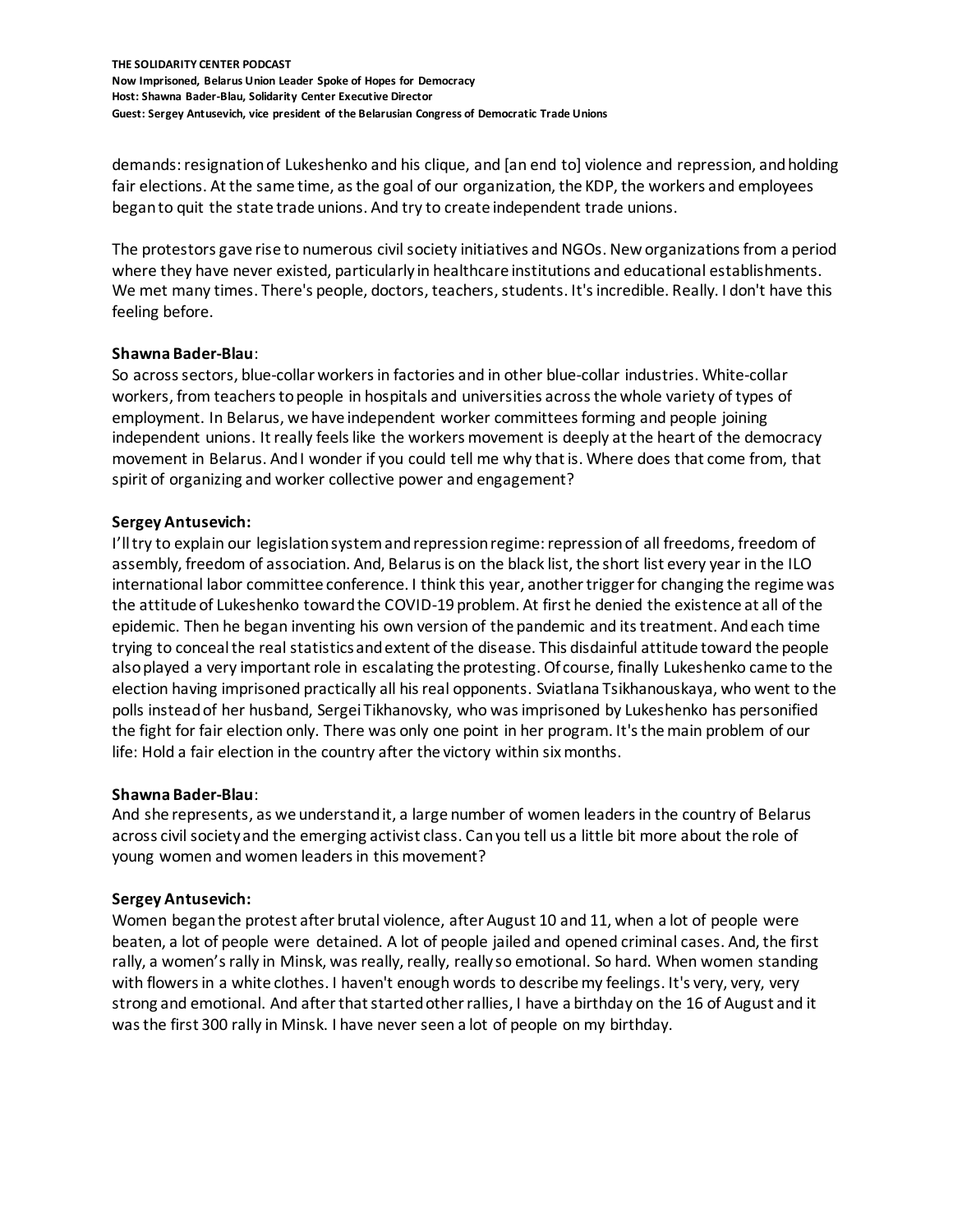## **Shawna Bader-Blau**:

Yeah. You're painting such a vivid picture of the rallies, women wearing white and holding flowers, public squares filling with more and more people and Brother Sergey, when you think about the future for your country, what does a free Belarus look like to you?

## **Sergey Antusevich:**

For me, it's a free country. A pro-European country. It's so hard because for 26 years people couldn't participate in real social activities, in real civil society organizations, or our organizations of real unions [representing] only 10,000 people. It's little. Another pro-state federation has 4.5million people. We need to build strong unions. Now I know that we need a lot of training and education. Collective bargaining, organizing, campaigning, occupational safety and health at work. Because millions of people affiliated to the state-controlled unions had no idea what the real union is, what real unions should be.

## **Shawna Bader-Blau**:

You know, Brother Sergey, could we take a minute on that? Because I think not all of our listeners will understand the role of a state labor federation. It's not the role of a trade union, really. It plays a different kind of role in a repressive state. Can you just tell us a little bit about the state controlled federation? What was its job? What did it do?

## **Sergey Antusevich:**

In 2002, when I was in Germany for the first time, I asked about the role of workers' organizations in the fascist time. And, the answer was, at the enterprise level, these organizations sometimes helped the people. And at the national level. it only voted for the state, for president. It's not a real union. I can't call this a social dialogue process, but sometimes we participated in this meeting, a real Soviet type system. When you can't criticize, authorities, maybe sometimes the government, but not the president.

#### **Shawna Bader-Blau**:

So a state labor federation has members that are workers, but they don't play the role in society, at the enterprise level with employers or with the state, of fighting or advocating for workers' rights. Contrast that to your independent trade union federation and your hopes for the future of the independent labor movement in Belarus. What do you hope become the gains of the new independent unions of Belarus?

#### **Sergey Antusevich:**

I saw that when we don't have social dialogue in the country for 26 years, as long as the regime has been established, social dialogue exists as a formality in order to disorient the world community. And formal government, formal trade unions and employers play a similar role in our country. And in our situation, all social partners will have to start the work on building up a social dialogue in the country, practically from zero. Well, I say it's a very important task.

#### **Shawna Bader-Blau**:

So social dialogue, where workers and their representatives, employers and their representatives and the government actually negotiate over labor market and wages and working conditions, minimum standards, and other things. Is this possible to achieve absent democracy?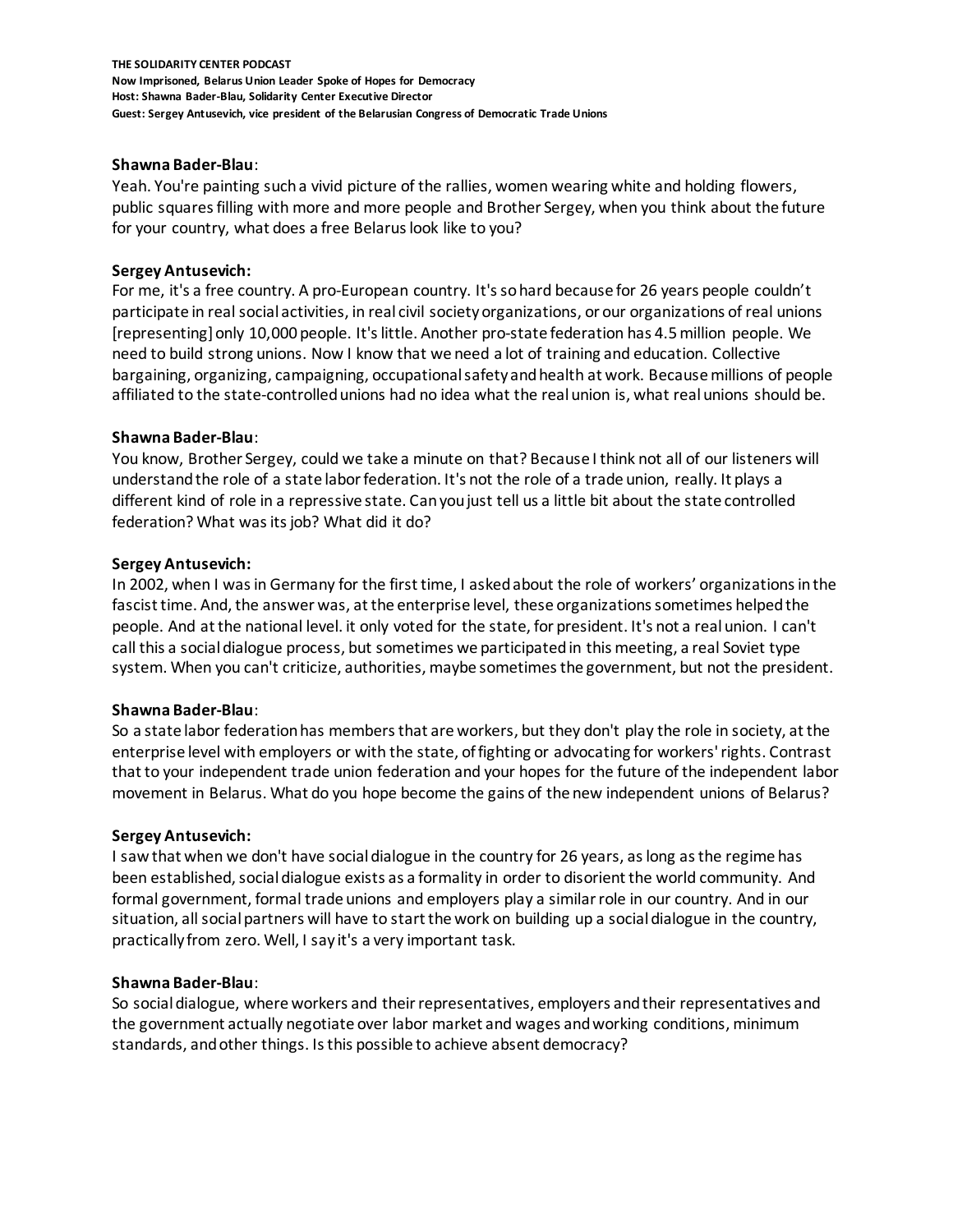## **Sergey Antusevich:**

I expect that without real social dialogue, we don't have any chance to build in democracy in our country. Only on international labor standards. We must build a new model of social dialogue. And we will have a new process of negotiation, real negotiation with employees, with employers in place with employers.

### **Shawna Bader-Blau**:

So Brother Sergey, let's turn to what's happening right now in the [New York Times](https://www.nytimes.com/2020/08/20/opinion/belarus-strikes-workers.html) opinion piece that you published--a very powerful piece you published in August of last year. You closed by saying change is happening in Belarus, and that Byelorussians are ready to confront the uncertainty going forward and that the uncertainty of the future. Talk to me about that uncertainty right now. Do you feel you've turned the page, and we're headed for a new Belarus? Does the movement feel the momentum is towards democracy and towards openness? How are you feeling? How is the movement feeling right now, months into the struggle?

## **Sergey Antusevich:**

This article was with real emotions. In August, it was incredible seeing when we had a lot of meetings, a lot of marching and a lot of rallies, etc. But now, we live in new Belarus because people were changing, people's opinions. The majority of people voted for democracy, but we have a police state regime, and we have old legislation with a lot of obstacles. For example, when we establish a new trade union organization, we must have permission from the authorities. Yesterday, we received three cases when authorities forbade us to establish and legalize our organization.

#### **Shawna Bader-Blau**:

So the authorities are blocking your right to form international unions in court?

#### **Sergey Antusevich:**

Yes. Yes.

# **Shawna Bader-Blau**:

Sergey why is the government so afraid of the trade union movement?

#### **Sergey Antusevich:**

Ha ha. Because they always say that workers voted for the president and voted for a strong state. Now this is not true.

#### **Shawna Bader-Blau**:

You were saying earlier, there's been a fundamental change in the people. What else has changed, do you think, permanently in Belarus?

#### **Sergey Antusevich:**

General changes in the heart, in the minds. Today, people know that pro democracy society is the majority. It's not 10 or 20 percent. It's a majority. It's up to 80, up to 90 percent of people. Maybe in the villages, in the small towns, where people don't have tablets, computers and see only state television, they recognize this political regime like a power, like a real power. And in Minsk, in big cities and towns, no.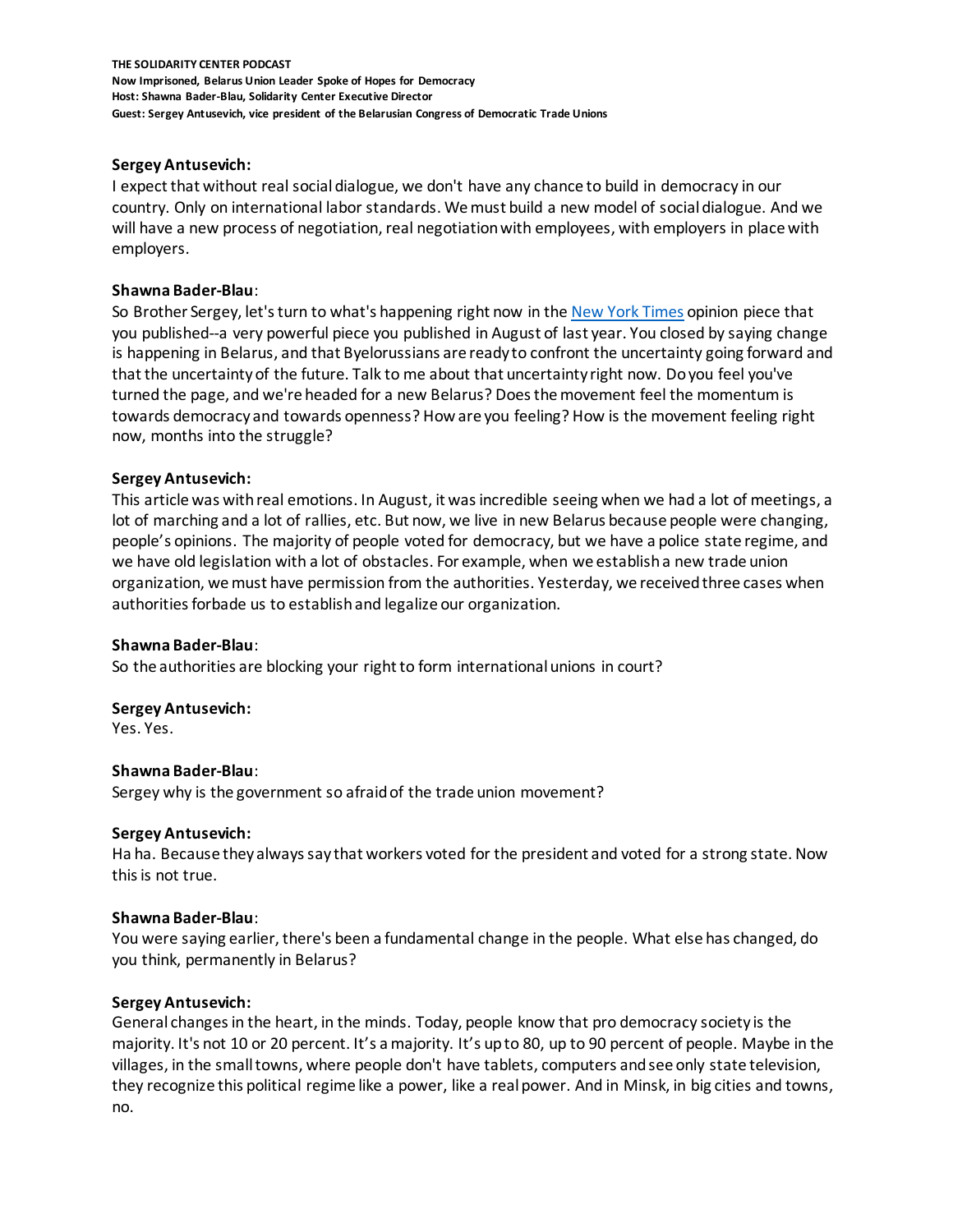### **Shawna Bader-Blau**:

And you know, thinking about your long leadership in civil society through years of repression and in this movement, and I know you must have drawn inspiration from somewhere. Where, where do you get your inspiration personally? Where do you get your drive to stay in this, this struggle and in this movement for workers and for a more free Belarus?

## **Sergey Antusevich:**

My inspiration is the people, people standing and fighting after this August. I know that I have neighbors, I have workers at several enterprises, a lot of enterprises in Belarus, who want to live in a free and democratic Belarus, in a European country.

## **Shawna Bader-Blau**:

I really want to thank you for sharing so much of this powerful story with us today.

## **Sergey Antusevich:**

I thank you because it's very important for me to share this information. And sometimes I can't find the English words and the emotions for explaining.

## **Shawna Bader-Blau**:

I felt every single one of your emotions Sergei. It's a powerful story of workers coming together. Brave and standing up for fairness and their country after years of repression. It's a powerful story. Your story, my brother Sergei, of a life dedicated to your people, your country, your labor movement and for a vision of the future that inspires, I'm sure, everyone who hears this story. Thank you so much. And thank you for sharing your experience with us.

#### **Sergey Antusevich:**

Thank you.

# **Shawna Bader-Blau**:

The image of Belarusian workers taking to the streets in defiance of an authoritarian government is so powerful. Belarus workers have endured repression for decades, they have risked their lives to protest restrictions on their democratic freedoms, including the right to have strong independent unions. For more than 100 years, workers and their unions all over the world have been driving force for democratic change.

They have advanced a vision of democracy centered on political freedoms, economic rights and social justice. Right now, autocratic regimes are directly targeting workers and their unions at a larger scale around the world than we've seen in decades, more than I've ever seen in my life. Burma, Hong Kong, Belarus, Ethiopia, Bangladesh, Uganda, the list goes on. We know that democracy is under attack around the world and because labor rights are a foundation of true democracy, governments and employers are making it difficult, even impossible, for workers to join unions and make their voices heard and the people who stand up for democracy, who stand for worker rights, who stand against authoritarianism.

These are the voices that need to be heard right now. Sergei Antusevich, we hear you. The trade unionists arrested by the Belarus government are promoting a vision of democracy centered on political freedoms and justice, things that the reigning autocracy just will not abide. Our hearts are with you